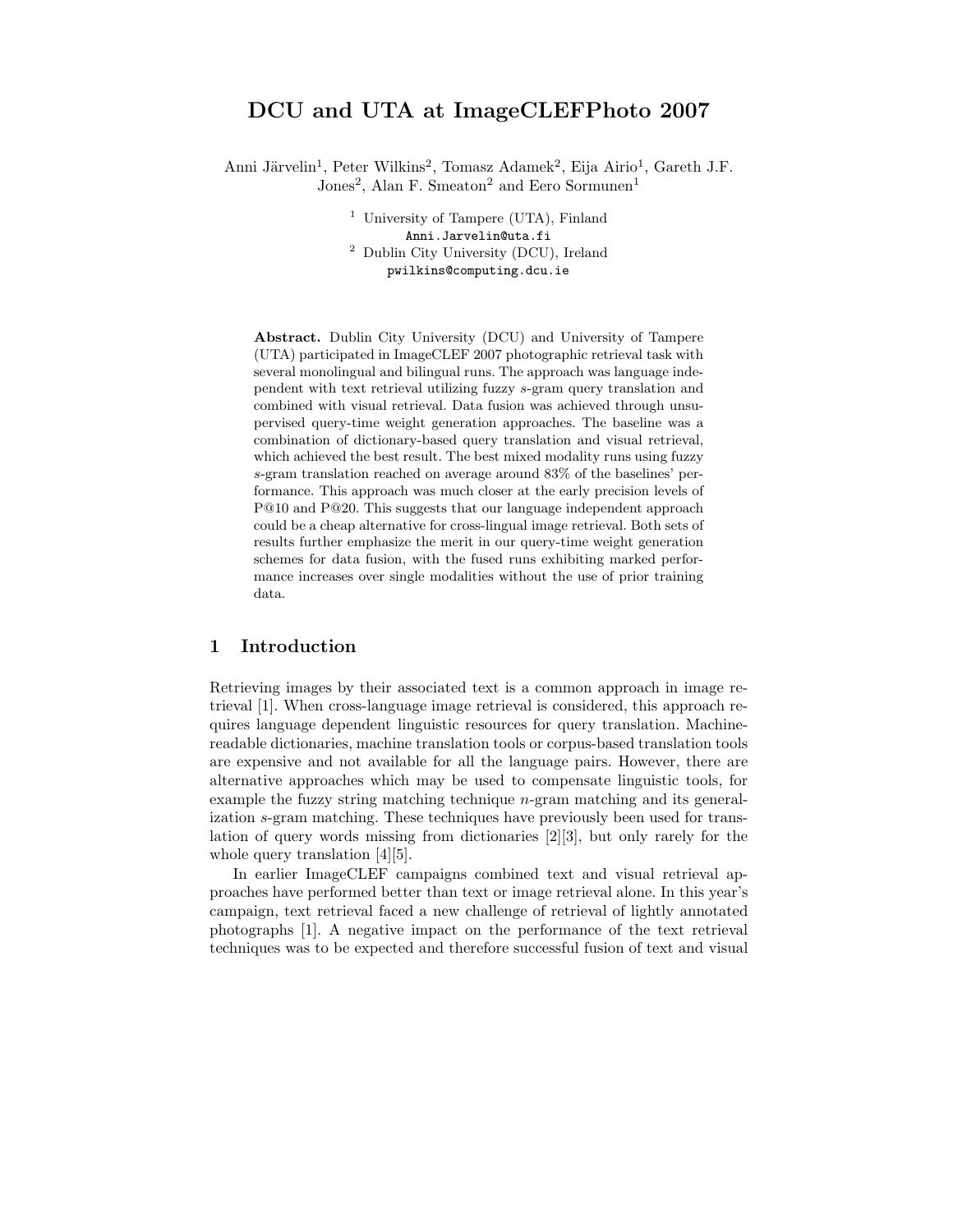features became even more important. We tested a language independent image retrieval approach, where s-gram-based fuzzy query translations were fused with visual retrieval. We explored data fusion techniques with query-time coefficient generation for retrieval expert combination. We experimented primarily with altering the stages at which we fuse various experts together. For instance we experimented with fusing all the visual experts into a single expert, then fusing with text, as opposed to treating all experts equally. To have a strong baseline, the performance of the language independent approach was compared to a combination of dictionary-based query translation and visual retrieval.

To study the effect of the source and target languages on the quality of the fuzzy translation we selected six language pairs where source/target languages were related to each other at different levels. The Scandinavian languages Danish, Norwegian and Swedish were translated into German, to which they are quite closely related to. French was the source language that was closest to English. German and English are not very closely related and translation between them was done both ways. (See [4] for a matrix for similarities between English, French, German and Swedish) A total of 138 runs were submitted. Reporting the results for all of these would be impractical and therefore only the results for the most interesting runs are presented here.

### 2 Background

s-gram-based query translation. The s-gram matching is a fuzzy string matching technique that measures similarity between text strings. The text strings to be compared are decomposed into substrings  $(s$ -grams) and the similarity is calculated as the overlap of their common substrings. s-gram matching is a generalization of  $n$ -gram technique, commonly used for matching cognates in Cross Language Information Retrieval (CLIR). While the  $n$ -gram substrings consist of adjacent characters of the original strings, skipping some characters is allowed when forming the s-grams. In classified s-gram matching [6], different types of s-grams are formed by skipping different number of characters. The s-grams are then classified into sets based on the number of characters skipped and only the s-grams belonging to the same set are compared to each other when calculating the similarity. Character Combination Index (CCI) indicates the set of all the s-gram types to be formed from a string. CCI  $\{\{0\},\{1,2\}\}\$ for example means that three types of s-grams are formed and classified into two sets: one set of conventional *n*-grams formed of adjacent characters  $({0})$  and one of s-grams formed both by skipping one and two characters  $({1, 2})$ . For an extensive description of the s-gram matching technique, see [6][7].

Proper names are very common query terms when searching from image databases [8] and are typically not covered by translation dictionaries and thus remain untranslatable in queries. Proper names in related languages are often spelling variants of each other and can thus be translated using approximate string matching.

Visual Retrieval. To facilitate visual retrieval we made use of six 'low-level'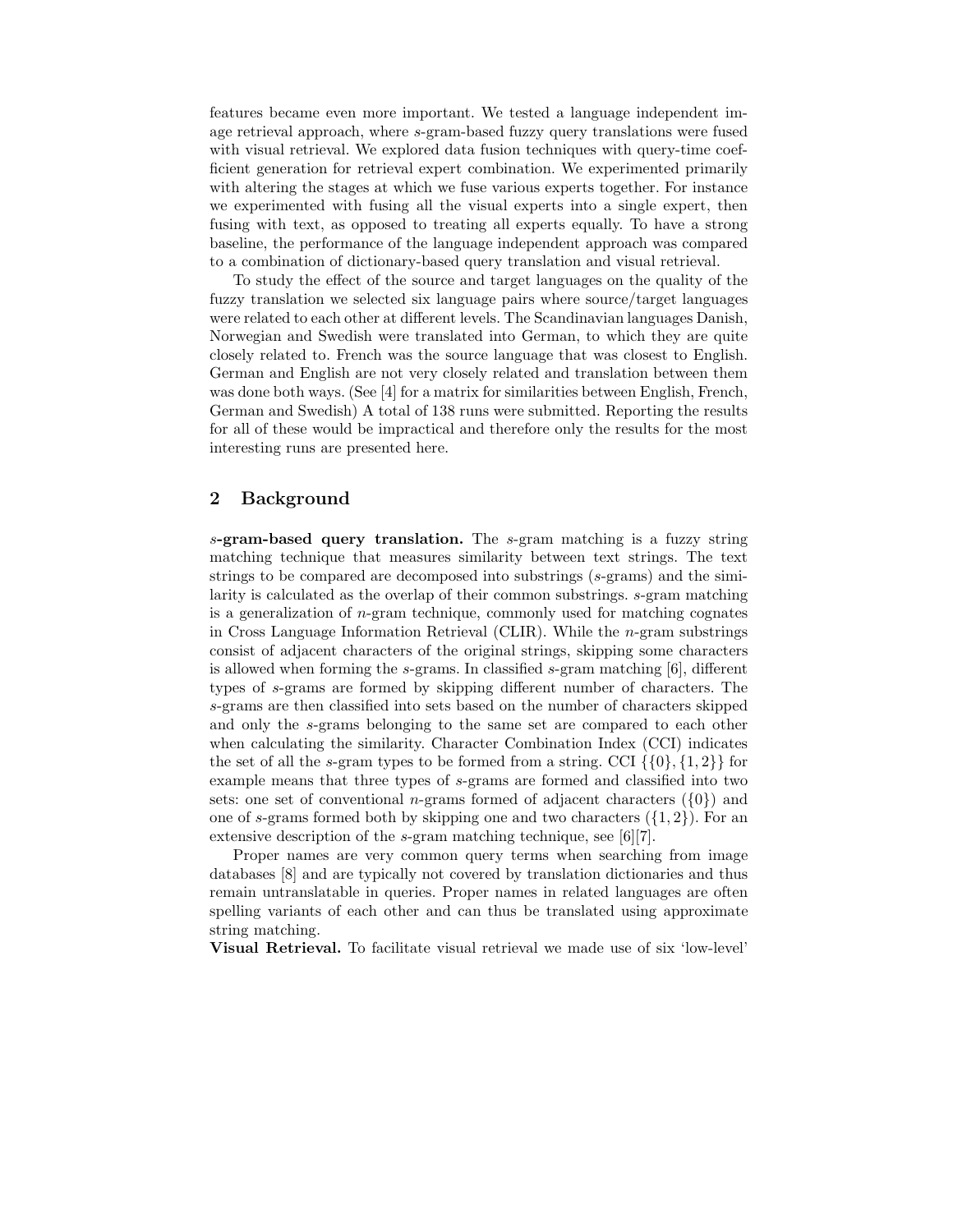global visual experts. Our visual features are MPEG7 features and were extracted using the aceToolBox, developed as part DCU's collaboration in the aceMedia project [9]. These six features included: Colour Layout, Colour Structure, Colour Moments, Scalable Colour, Edge Histogram and Homogenous Texture. Further details on these descriptors can be found in [10] and [11]. Distance metrics for each of these features were implementations of those specified in the MPEG7 specification [11].

Query-Time Fusion. The combination of retrieval experts for a given information need can be expressed as a data fusion problem [12]. Given that for any given information need different retrieval experts perform differently, we require some form of weighting scheme in order to combine experts. Typical approaches to weight generation include the use of global query-independent weights or queryclass expert weights learnt through experimentation on a training collection to name a few.

Our approach to weight generation differs in that it is a query-dependant weighting scheme for expert combination which requires no training data [13]. This work was based upon an observation, that if we were to plot the normalized scores of an expert, against that of scores of other experts used for a particular query, that the expert who's scores exhibited the greatest initial change in scores correlated with that expert being the best performer for that query. Examples of this observation can be seen in [13] and our ImageCLEF workshop paper [14]. This approach is not giving us any absolute indication of expert performance, which other approaches to examining score distributions attempt to provide, an excellent review of which is given by Robertson [15]. We would note that this observation is not universal, and we can identify failure cases where this observation will not occur. If we assume though that in a majority of queries this observation will hold, then we can employ techniques that leverage this approach to create query-time expert coefficients for data fusion. Our main technique involves measuring the change in scores for a retrieval expert over a top subset of its results, versus the change in scores over a larger sample of that experts scores. The expert which undergoes the greatest initial change in score is assigned a greater weight. A complete explanation of this process can be found in [13].

#### 3 Resources, Methods and Runs

Text Retrieval and Indexing. We utilized the Lemur toolkit (Indri engine) [16] for indexing and retrieval. Indri combines language modeling to inference nets and allows structured queries to be evaluated using language modeling estimates. The word tokenization rules used in indexing included converting punctuation marks into spaces and capitals were converted into lower case. Strings separated by the space character were tokenized into individual words. For the dictionary-based translation, lemmatized English and German indices were created. The image annotation text was lemmatized, words not recognized by the lemmatizers were indexed as such. Compound words were split and both the original compound and the constituents were indexed. For the s-gram-based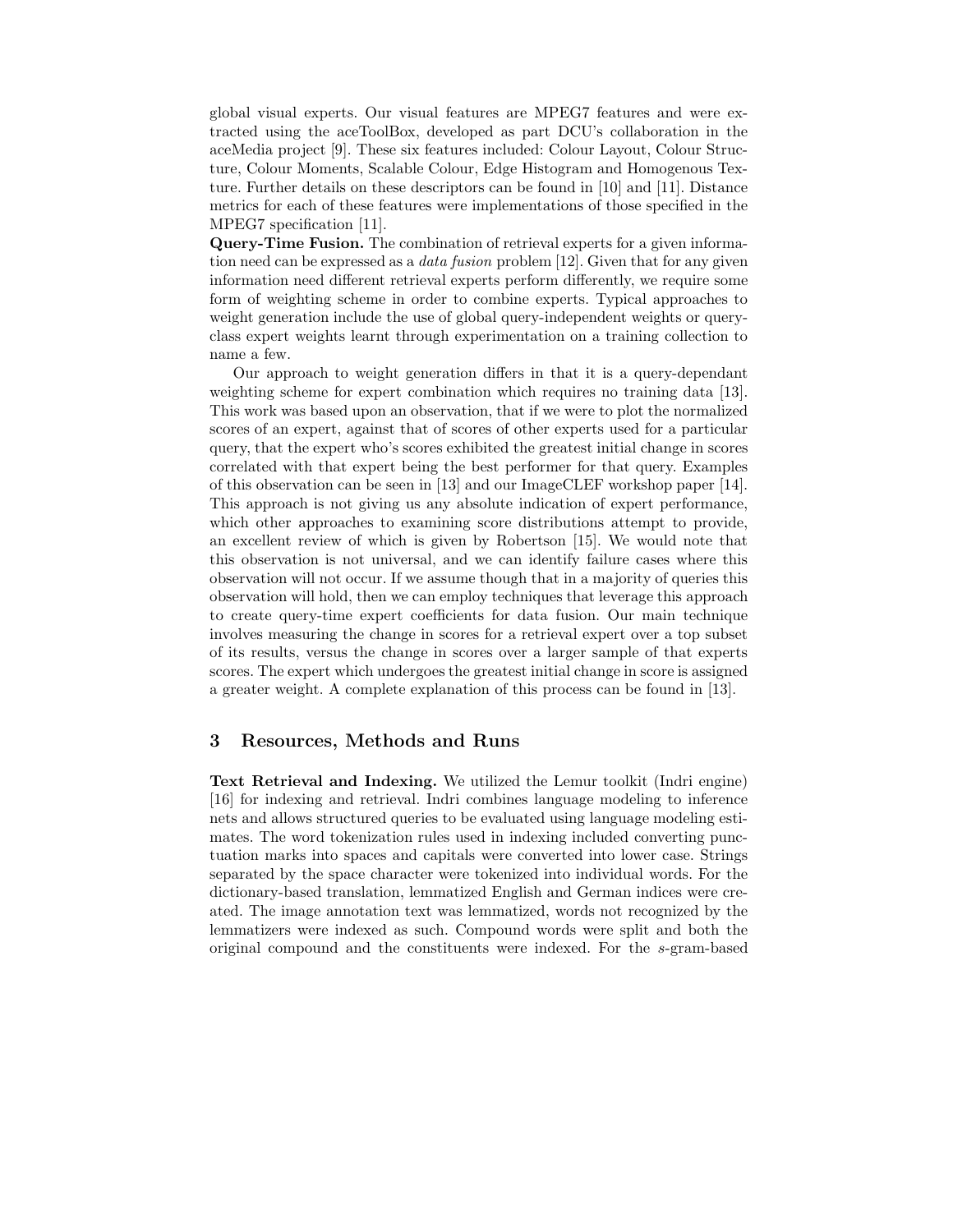translation we used inflected indices, where the words were stored in the inflected word forms in which they appeared in the image annotations. Stop words were removed.

Topics were processed as the indices. For the s-gram-based translation stop words were removed from the queries and the remaining words were translated into the target language with s-gram matching. The CCI was set to be 0,1,2 and the Jaccard coefficient [7] was used for calculating the s-gram proximity. Three best matching index words were selected as translations for each topic word. A similarity threshold value of 0.3 was set to discard bad translations, only the index words exceeding this threshold with respect to a source word were accepted as translations. As a consequence some of the query words could not be translated. Queries were structured utilizing a synonym operator where target words derived from the same source word were grouped into the same synonym group (the Pirkola method, [17]). Indris Pseudo Relevance Feedback (PRF) was used with 10 keys from the 10 highest ranked documents in the original result list.

For the dictionary-based query translation, the UTACLIR query translation tool was used. UTACLIR was originally developed for the CLEF 2000 and 2001 campaigns [2]. It utilizes external language resources, such as translation dictionaries, stemmers and lemmatizers. Topic words were lemmatized, stop words removed and finally the non-stop words translated. Next, untranslatable compound words were split and the constituents were translated. Translation equivalents were normalized utilizing a target language lemmatizer. Untranslatable words were matched against the database index using the s-gram matching. Queries were structured with the synonym operator. A morphological analyzer for French was not available and therefore the French topics were analyzed manually. This might have resulted in a slightly better quality of lemmatization than automatic analysis, even though we strived for comparable quality. We used PRF with 20 expansion keys from the 15 top ranked documents.

Data Fusion. The query-time data fusion approach specified in Section 2 describes our basic approach to expert combination. However, one set of parameters that was not specified was the order in which experts will be combined. This is the focus of our experimental work in this section.

One commonality between all the combination approaches we try in this work is the fusion of the low-level visual experts. For each query image we fuse the six low-level visual experts into a single result for each image, where the combination of these is using the aforementioned technique. Therefore for each query, the visual component was then represented by three result sets, one for each query image. Additionally for a subset of our runs we introduce a seventh visual expert, the FIRE baseline [18]. In cases where FIRE was used, because it was a single result for the three visual query images, we first combined our MPEG7 visual features into a single result for each image, then these combined into a overall image result, which was then combined with the FIRE baseline. There are four variants that we tried in our combination work, which are: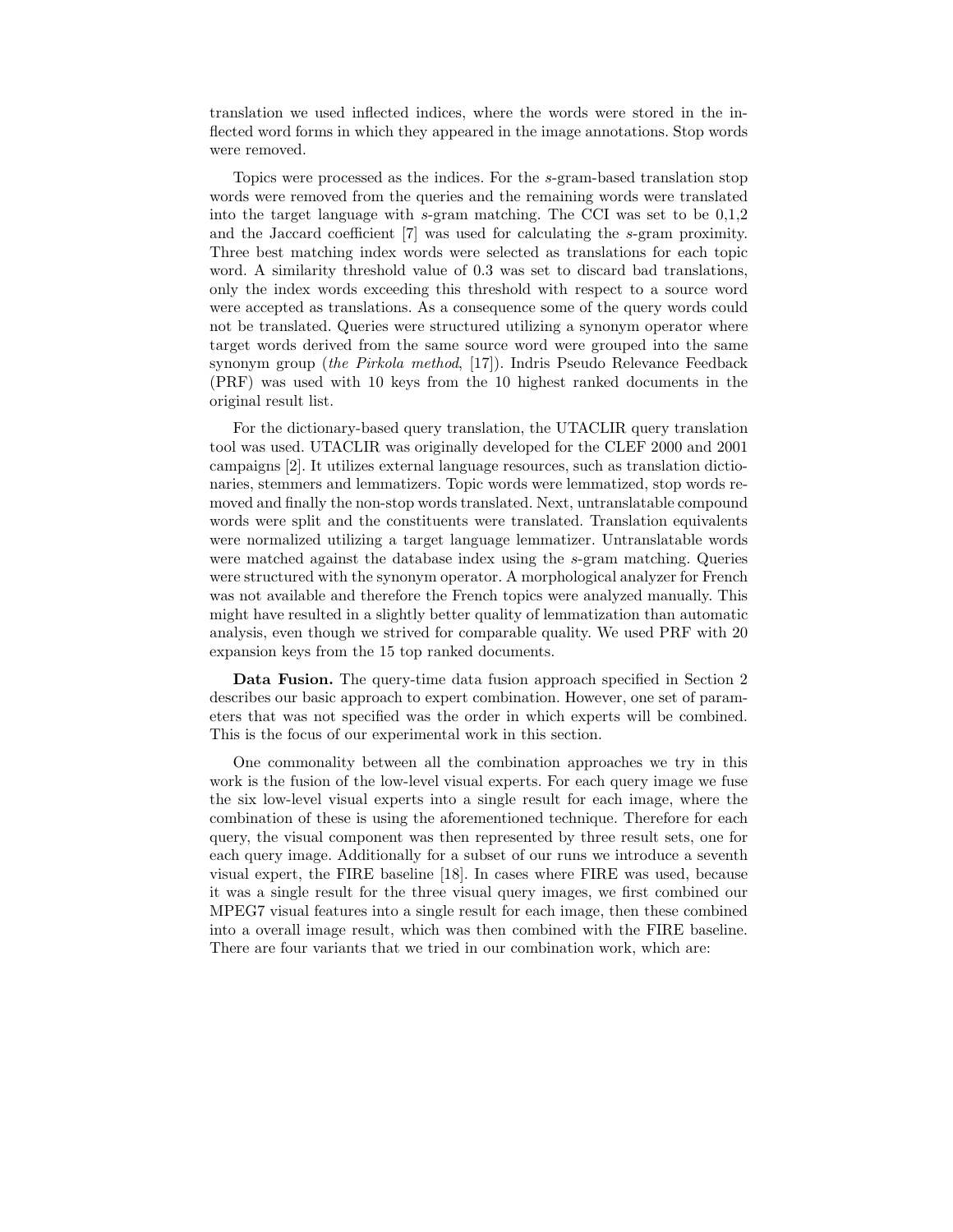- dyn-equal: Query-time weighting method used, text and individual image results combined at the same level (i.e. we have three image results and one text result which is to be combined).
- dyn-top: As above, except the results for each query image were fused into a single image result, which was then combined with the text result (i.e. image results combined into a single result, which is then combined with the single text result).
- stat-eventop: Query-time weighting to produce single image result list, image and text fused together with equal static weighting (0.5 coefficient).
- stat-imgHigh: As above, except with the image result assigned a static weight of 0.8 and text a static weight of 0.2.

Additionally, any of our runs which ended in 'fire' incorporated the FIRE baseline into the set of visual experts used for combination.

### 4 Results

Our tables of results are organized as follows. Table 1 presents our baseline runs, including monolingual text-only, visual-only and baseline fusion results mixing these two types. Table 2 presents our central cross-lingual results with mixed modalities. In all tables where data fusion is utilized, we present only the best performing data fusion approach. Except where noted, all visual results used in data fusion presented here incorporated the FIRE baseline as visual data which included the FIRE baseline with our global MPEG7 features consistently outperformed global MPEG7 by themselves.

| Language Pair      | Modality | Text      | Fusion                                       | FB MAP P@10 | P@20                     |
|--------------------|----------|-----------|----------------------------------------------|-------------|--------------------------|
| EN-EN              | Text     | dict      | n/a                                          |             | no 0.1305 0.1550 0.1408  |
| EN-EN              | Text     | $s$ -gram | n/a                                          |             | yes 0.1245 0.1133 0.1242 |
| $DE-DE$            | Text     | dict      | n/a                                          |             | yes 0.1269 0.1717 0.1533 |
| DE-DE              | Text     | $s$ -gram | n/a                                          |             | yes 0.1067 0.1233 0.1125 |
| MPEG7 With FIRE    | Visual   | na        | dyn-equal no 0.1340 0.3600 0.2658            |             |                          |
| MPEG7 Without FIRE | Visual   | na        | dyn-equal no 0.1000 0.2700 0.1958            |             |                          |
| EN-EN              | Mixed    | $\det$    | dyn-equal yes $0.1951$ 0.3967 0.3150         |             |                          |
| EN-EN              | Mixed    |           | $s$ -gram dyn-equal yes 0.1833 0.3833 0.3092 |             |                          |
| $DE-DE$            | Mixed    | dict      | dyn-equal yes $[0.1940 \ 0.4033 \ 0.3300]$   |             |                          |
| DE-DE              | Mixed    |           | $s$ -gram dyn-equal yes 0.1628 0.3350 0.2792 |             |                          |

Table 1. ImageCLEF Baseline Results

For the monolingual runs in Table 1, the runs where morphological analysis (dict) was used performed slightly better than the s-gram runs. The difference is small for the English runs. For German runs the difference is greater, which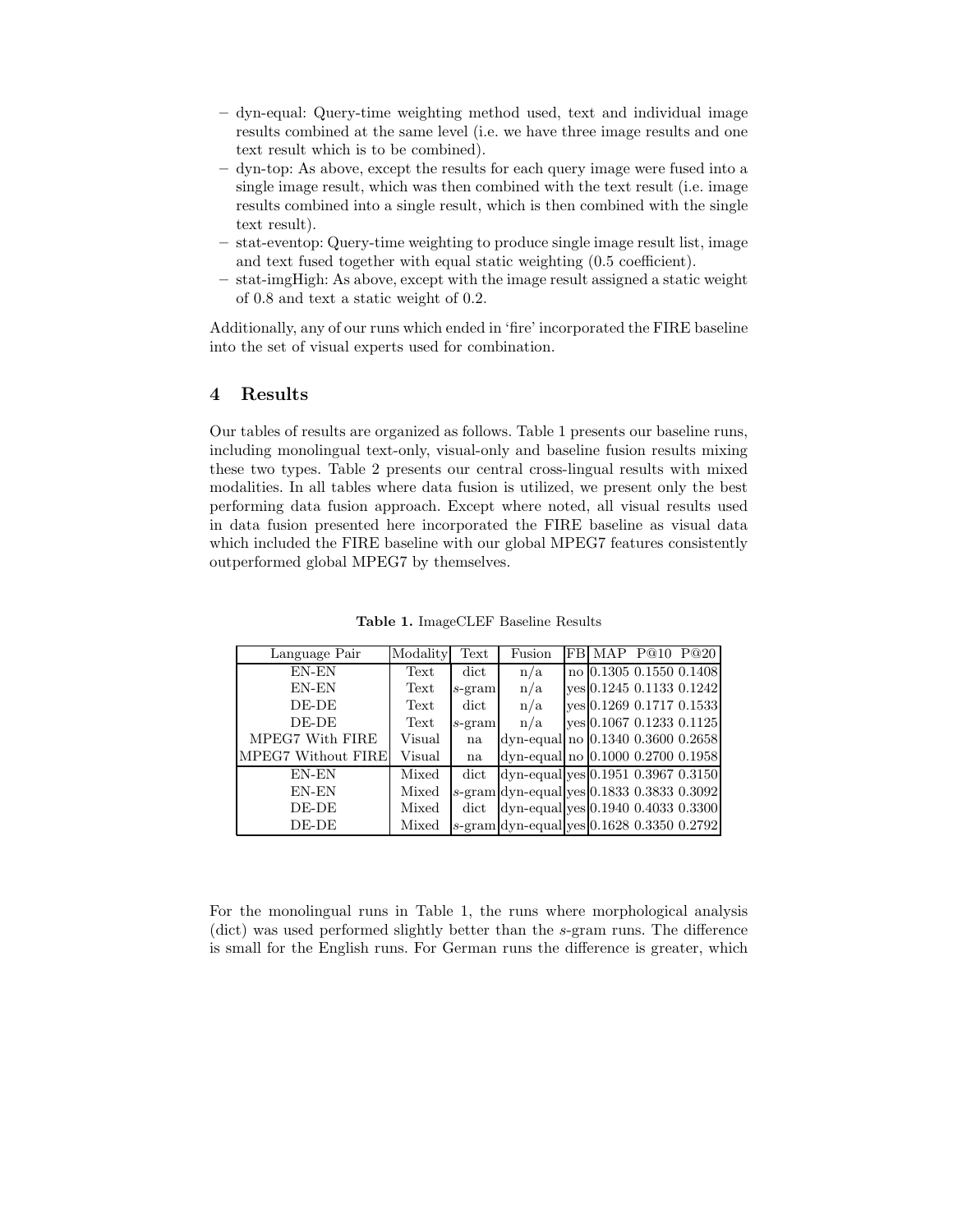is understandable as German has a more complex inflectional morphology than English. Our text and visual retrieval techniques were almost equal, which is notable in the context of earlier years' ImageCLEF results. Our best visual-only run performed well being the second best visual approach in terms of Mean Average Precision (MAP). Its MAP value 0.1340 is comparable to our best monolingual English text run scoring 0.1305. We believe that the comparative low performance of the text expert (when compared to the dominance of text in previous years) was due to the reduced length of the annotations for 2007. Table 1 also presents our fused monolingual text and visual retrieval runs, which performed clearly better than any of the text or visual runs alone. Fusion of these modalities produced consistent improvements in MAP of between 65% and 67%.

From a data fusion perspective, no single approach of the four we tried consistently performed the best. Whilst our results presented here show the "dynequal" fusion as being superior, this is because it was the only fusion type attempted with visual data which incorporated the FIRE baseline. For runs where FIRE was not used, there best performing fusion type varied depending on the text type (dictionary or sgram) or language pair used. In a majority of cases all fusion types performed similarly, as such deeper investigation with significance testing will be required in order to infer any meaningful interpretations. However, we can conclude that as all four fusion types made use of our query-time weight generation method at some level, that this technique is capable of producing weights which lead to performance improvements when combining results. What is unknown is how far from the optimal query-dependant combination performance we achieved, and that will be one of the ultimate measures of the success of this approach.

Table 2 presents our central cross-lingual results. Dictionary-based query translation was the best query translation approach. The best mixed modality runs using the s-gram-based query translation nevertheless reached on average around 84% of the MAP of the best mixed modality runs using dictionary-based translation. The difference between the approaches further decreased when the early precision values of  $P@10$  and  $P@20$  were considered. The best s-gram runs reached on average around 91% of the best dictionary-based runs performance at P@10 and around  $89\%$  at P@20. If the high ranks of the result list are considered to be important from the user perspective, the s-gram translation could be seen as almost equal with the dictionary-based translation in mixed modality runs. These results varied depending on the language pair. s-gram-based and dictionary-based translation performed similarly for the closely related language pairs, while the differences were greater for the more distant language pairs. The s-gram translation reached its best results with Norwegian and Danish topics and German annotations - over 90% of the dictionary translation's MAP, and the worst ones between German and English - less than 80% of the dictionary translation's MAP.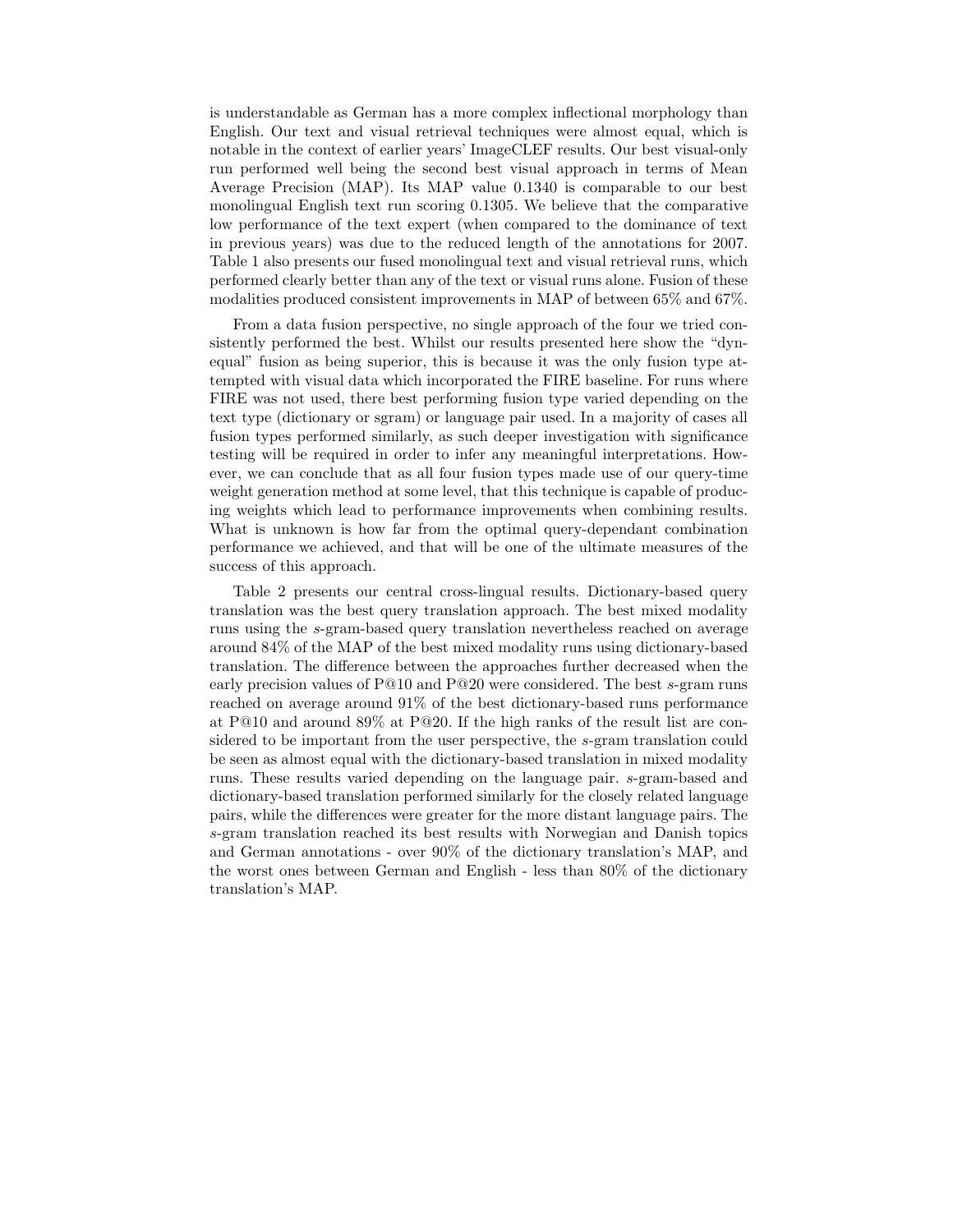| Language Pair Modality |       | Text   | Fusion                                    | FB | MAP | P@10 | P@20 |
|------------------------|-------|--------|-------------------------------------------|----|-----|------|------|
| FR-EN                  | Mixed | dict   | dyn-equallyes 0.1819 0.3583 0.2967        |    |     |      |      |
| FR-EN                  | Mixed |        | s-gram dyn-equal no 0.1468 0.3483 0.2667  |    |     |      |      |
| DE-EN                  | Mixed | dict   | dyn-equal yes 0.1910 0.3483 0.3042        |    |     |      |      |
| DE-EN                  | Mixed |        | s-gram dyn-equal yes 0.1468 0.3233 0.2533 |    |     |      |      |
| $DA-DE$                | Mixed | $\det$ | dyn-equal yes 0.1730 0.3467 0.2942        |    |     |      |      |
| DA-DE                  | Mixed |        | s-gram dyn-equal yes 0.1572 0.3350 0.2717 |    |     |      |      |
| NO-DE                  | Mixed | $\det$ | dyn-equal yes 0.1667 0.3517 0.2700        |    |     |      |      |
| $NO-DE$                | Mixed |        | s-gram dyn-equal yes 0.1536 0.3167 0.2667 |    |     |      |      |
| <b>SV-DE</b>           | Mixed | $\det$ | dyn-equal yes 0.1788 0.3817 0.2942        |    |     |      |      |
| SV-DE                  | Mixed |        | s-gram dyn-equal yes 0.1472 0.3050 0.2500 |    |     |      |      |
| EN-DE                  | Mixed | dict   | dyn-equal yes 0.1828 0.3633 0.3008        |    |     |      |      |
| EN-DE                  | Mixed |        | s-gram dyn-equal yes 0.1446 0.3350 0.2667 |    |     |      |      |

Table 2. ImageCLEF CLIR Fusion Results

## 5 Conclusions

In this paper we have presented the joint DCU and UTA ImageCLEF 2007 Photo results. In our work we experimented with two major variables, that of cross-lingual text retrieval utilizing minimal translation resources, and querytime weight generation for expert combination. Our results are encouraging and support further investigation into both approaches. Further work is now required to conduct a more thorough analysis of contributing factors to performance emphasized by each approach. Of particular interest will be the degree to which each of these approaches introduced new information, or re-ordered existing information presented by the systems. For instance, we do not know yet if the s-gram retrieval found relevant documents that were missed by the dictionary based approach. Likewise for data fusion, we do not know yet if we promoted into the final result set relevant results which were only present in some and not all of the experts used.

# Acknowledgments

We are grateful to the AceMedia project (FP6-001765) which provided the image analysis tooklit. Research leading to this paper was supported by the European Commission under contract FP6-027026 (K-Space). The work of the first author is funded by Tampere Graduate School of Information Science and Engineering (TISE).

# References

1. Grubinger, M., Clough, P., Hanbury, A., M¨uller, H.: Overview of the ImageCLEFphoto 2007 photographic retrieval task. In: Working Notes of the 2007 CLEF Workshop, Budapest, Hungary (September 2007)